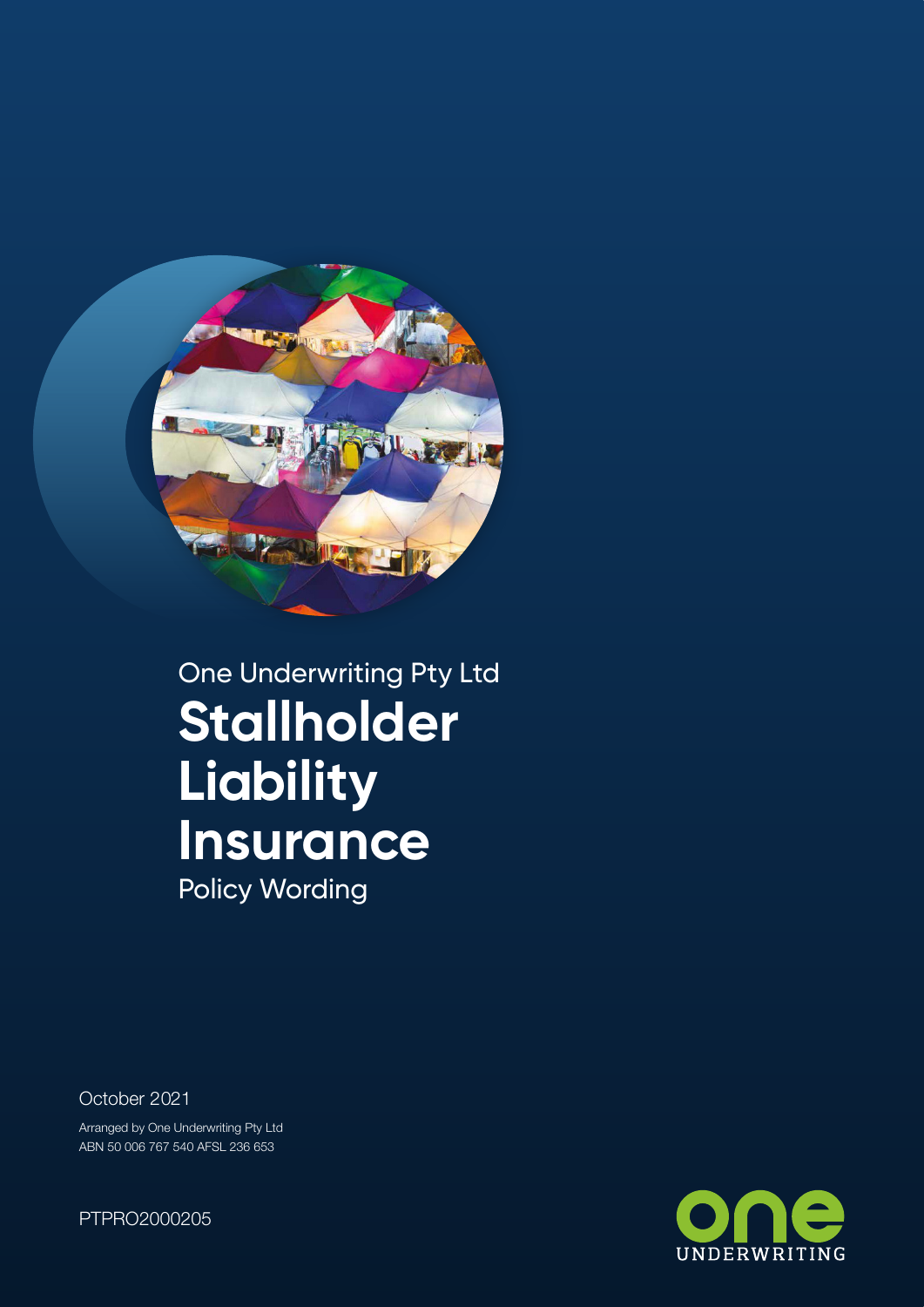# **Index**

- 1 **Important Notices**
- 2 The Indemnity
- 2. Excess
- 3. Limit of Liability
- 3. Definitions
- 6. References
- 6. Exclusions
- 8. General Conditions
- 10. Endorsements
- 11. Optional Endorsements
- 12. Dispute Resolution Procedures

# **General and Products Liability Policy Wording (Australia)**

# **Important Notices**

A copy of these notices should be given to the proposer prior to conclusion of the contract.

# **Insurance Contracts Act**

The terms and conditions of this insurance shall be governed by and construed in accordance with the laws of Australia, and as such shall be subject to the Insurance Contracts Act 1984 (Cth). Nothing contained in this insurance is to be construed to reduce or waive either the Insured's or the Insurer's privileges, rights or remedies available under the Insurance Contracts Act 1984 (Cth).

# **The Insured's Duty of Disclosure**

Before entering into a contract of insurance the Insured has a duty, under the Insurance Contracts Act 1984 (Cth), to disclose every matter that they know, or could be reasonably expected to know, is relevant to the Insurer's decision on whether to accept the risk of the insurance, and if so, on what terms.

The Insured has the same duty to disclose these matters to the Insurer before renewing or changing this insurance.

The Insured's duty, however, does not require disclosure of any matter:

- that diminishes the risk:
- that is of common knowledge:
- that the Insurer knows, or in the ordinary course of their business as an insurer, ought to know; or
- as to which compliance with the duty of disclosure is waived by the Insurer.

# **Consequences of Non-Disclosure**

If the Insured fails to comply with their duty of disclosure the Insurer may be entitled to reduce their liability under this insurance in respect of a claim or may cancel this insurance. If the Insured's non-disclosure is fraudulent the Insurer may also have the option of avoiding this insurance from the beginning.

# **Confidentiality**

The Insurer acknowledges that the Insured may disclose information of a commercially sensitive and confidential nature. The Insurer undertakes to restrict use of this information to matters related to the coverage provided and will not disclose this information to other parties.

# **General Insurance Code of Practice**

The Insurer has adopted and proudly supports the Insurance Council of Australia's General Insurance Code of Practice and its purpose of raising the standards of practice and service in the general insurance industry.

A copy of this Code is available by contacting the Insurer or from the Insurance Council of Australia's website at:

www.insurancecouncil.com.au

# **Privacy Policy**

# One Underwriting's commitment to protecting your privacy

As you know, at One Underwriting we have always been committed to protecting your personal information in accordance with the Act and National Privacy Principles (which have now been replaced with the Australian Privacy Principles).

We generally collect, use and disclose personal information to offer, promote, provide, manage and administer the many financial services and products we and our group of companies are involved in. In order to do this, we may also share your information with other persons or entities who assist us in providing or promoting our services.

If you require further information about the way we handle your personal information, or wish to modify your privacy preferences (which includes unsubscribing to our marketing communications), please contact the One Underwriting Privacy Officer.

# Privacy Officer

Email: oneunderwriting@oneunderwriting.com.au Mail: Level 50, 80 Collins Street MELBOURNE VIC 3000 Phone: +61 3 9211 3700.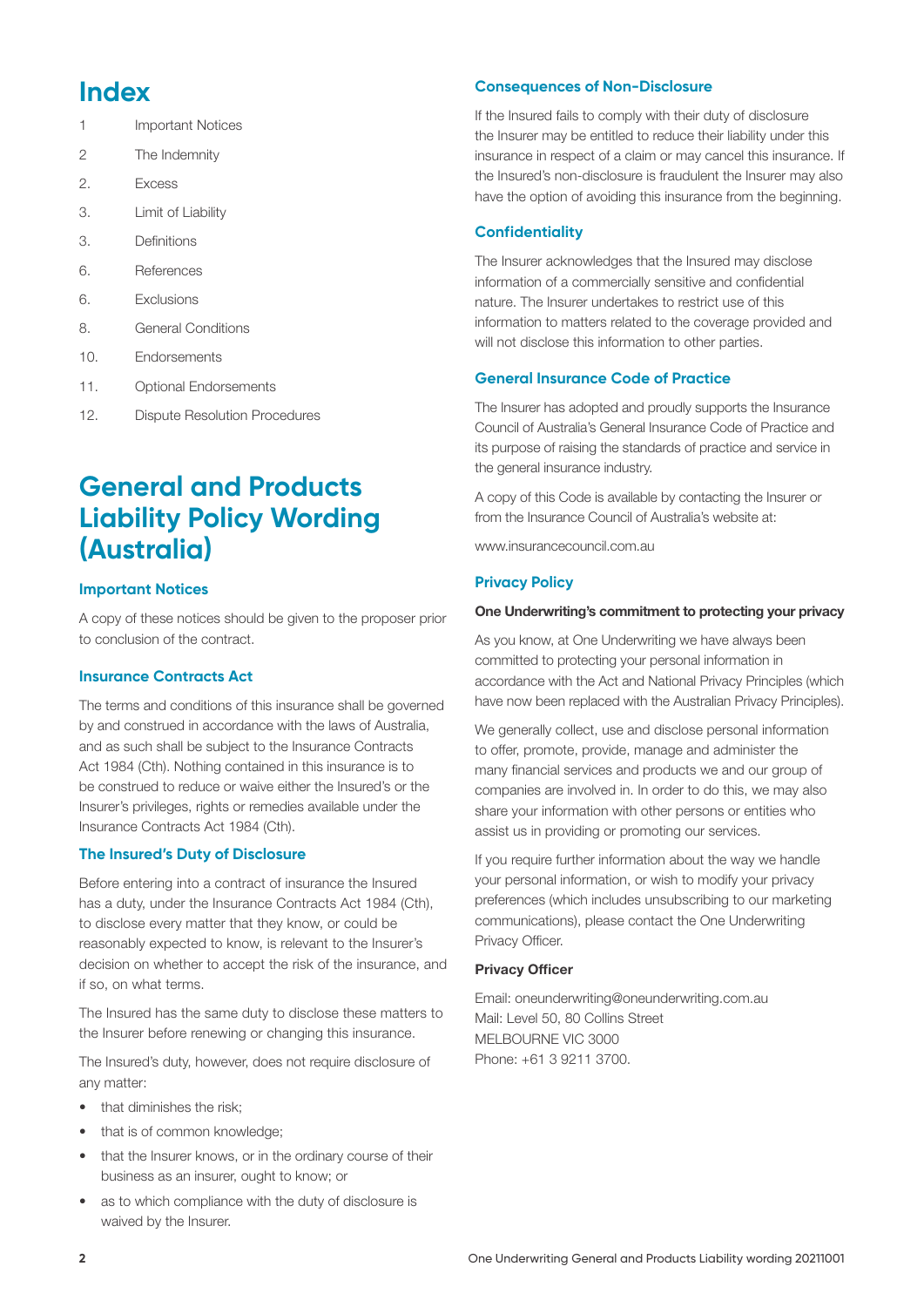#### **1. The Indemnity**

1.1 Legal Liability: In consideration of the Named Insured having paid or agreed to pay the **Premium** and subject to the terms, **Definitions, Exclusions, Conditions**, provisions and Limits of Liability set out in this Policy, the Insurer will indemnify the **Insured** against the legal liability of the **Insured** to pay compensation in respect of:

1.1.1 Injury to any person;

- 1.1.2 Property Damage;
- 1.1.3 Advertising Injury;

occurring within the Geographical Limits during the Period of Insurance as a result of an Occurrence happening in connection with the Insured's Business.

1.2 Defence Costs and Supplementary Payments: With respect to the indemnity provided by this **Policy**, the **Insurer** will pay the following costs and expenses in addition to the Limit of Liability:

1.2.1 all legal costs and other expenses incurred with the written consent of the **Insurer**:

1.2.2 all costs and expenses incurred by the **Insured** for legal representation at any coroner's inquest, fatal accident inquiry or court of summary jurisdiction or an indictment in a higher court, arising out of any alleged breach of a statutory duty resulting in *Injury* or **Property Damage** which may be the subject of indemnity under this Policy with the written consent of the Insurer;

1.2.3 all expenses incurred by the **Insured** for first aid rendered for *Injury* to others at the time of an **Occurrence**, except any medical expenses which the **Insurer** is prohibited by law from paying;

1.2.4 all expenses incurred by the **Insured** for temporary repairs, shoring up or protection of property of others that has been damaged as a result of an **Occurrence** which may be the subject of indemnity under this **Policy**.

Even if the allegations of a suit are groundless, false or fraudulent, the **Insurer** will defend any suit against the **Insured** for compensation or damages to which indemnity under this Policy applies (or would apply if the claim was sustained) and the **Insurer** may make such reasonable investigations and settlement of any claim as the **Insurer** deems appropriate taking into account the interests of the Insured.

If a payment exceeding the Limit of Liability has to be made to dispose of a claim, the **Insurer's** liability to pay Defence Costs and Supplementary Payments under this Clause 1.2 will be limited to that proportion of Defence Costs and Supplementary Payments as the Limit of Liability bears to the amount paid to dispose of the claim.

#### **2. Excess**

Each claim under Clauses 1.1 or 1.2 is subject to the Excess shown in the **Schedule** per **Occurrence**. Where more than one Excess could be applied to a single claim, the Insurer agrees not to aggregate those Excesses and instead will apply only the highest **Excess** shown.

#### **3. Limit of Liability**

3.1 The limit of the **Insurer's** liability in respect of any one **Occurrence** shall not exceed the **Limit of Liability** stated in the Schedule. All Injury to any person, Property Damage or Advertising Injury arising out of continuous or repeated exposure to substantially the same general conditions will be construed as arising out of any one Occurrence. The Limit of Liability shall be payable in excess of any amount specified as an Excess.

3.2 The total aggregate liability of the **Insurer** during any one Period of Insurance for all claims arising out of the Products shall not exceed the Limit of Liability stated in the Schedule.

3.3 The total aggregate liability of the **Insurer** during any one Period of Insurance for all claims arising out of Pollution shall not exceed the Limit of Liability stated in the Schedule.

### **4. Def initions**

For the purpose of this **Policy**, the following definitions apply:

4.1 Act of Terrorism means an act, including but not limited to the use of force or violence and/or the threat thereof, of any person or group(s) of persons, whether acting alone or on behalf of or in connection with any organisation(s) or government(s) which from its nature or context is done for, or in connection with, political, religious, ideological or similar purposes or reasons with the intention to influence any government and/or to put the public, or any section of the public, in fear.

#### 4.2 Advertising Injury means:

- 4.2.1 libel, slander or defamation;
- 4.2.2 infringement of copyright or of title or of slogan;
- 4.2.3 piracy or unfair competition or idea misappropriation under an implied contract;
- 4.2.4 invasion of privacy;

committed or alleged to have been committed during the Period of Insurance in any advertisement, publicity article, broadcast or telecast and arising out of the Insured's advertising activities or any advertising activities conducted on behalf of the Insured, in the course of advertising the Products, goods or services.

4.3 **Aircraft** means any vessel, craft or thing made or intended to transport persons and/or property through the air, atmosphere or space.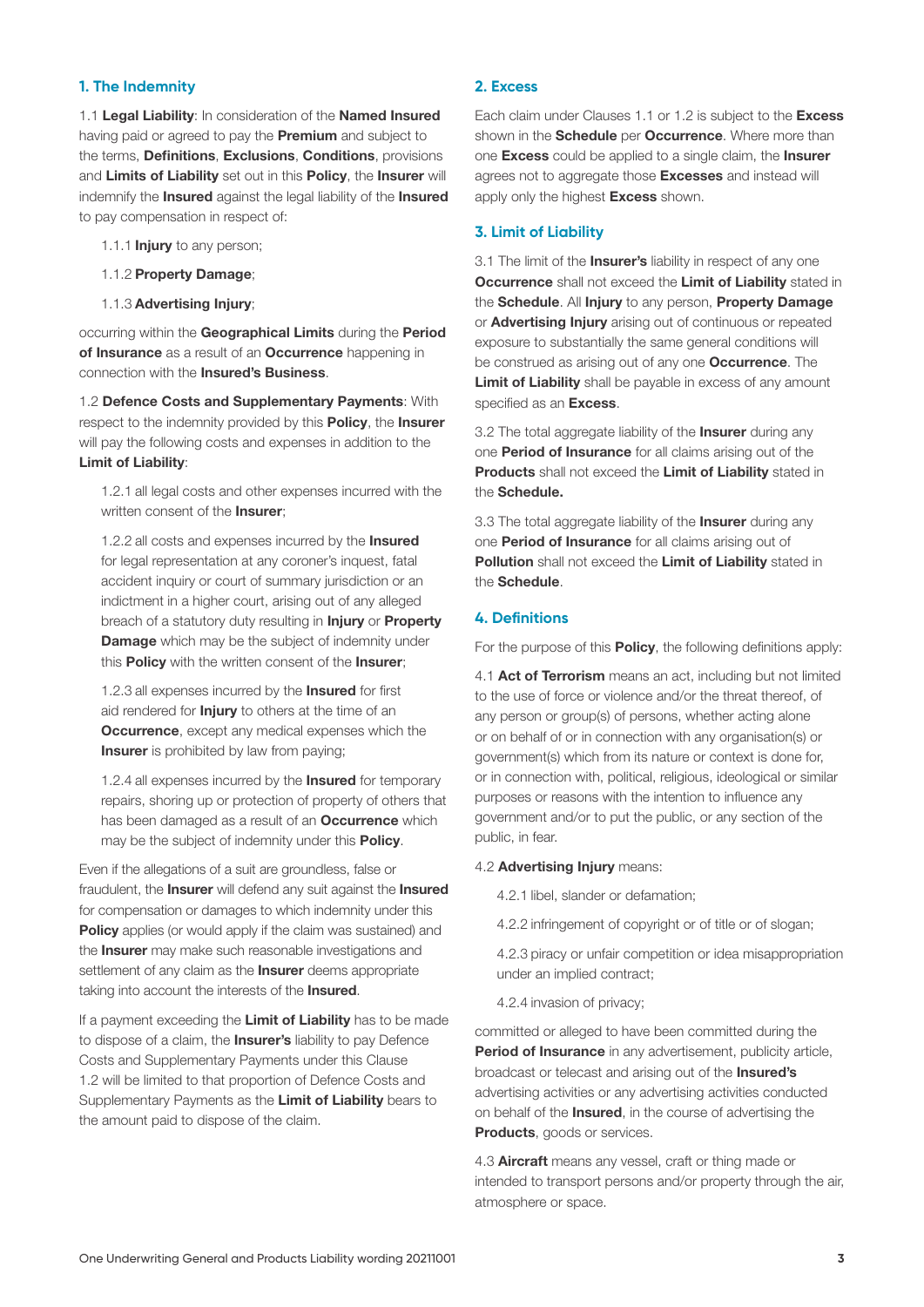#### 4.4 The Business means:

#### 4.4.1 the **Business** specified in the **Schedule**:

4.4.2 the provision and management of canteens, social, sports and welfare organisations, educational and child care facilities primarily for the benefit of the Insured's Employees;

4.4.3 first aid, medical, fire and ambulance services;

4.4.4 the maintenance of the **Insured's** premises or property for which such responsibility exists;

4.4.5 private work undertaken by the Insured's **Employees** for any director, partner or senior executive of the Insured;

4.4.6 participation in exhibitions;

4.4.7 hire or loan of plant to other parties;

4.4.8 conducted tours of the **Insured's** premises;

4.4.9 any other occupation ancillary or incidental to the Business stated in the Schedule.

4.5 Electronic Data means facts, concepts and information converted to a form useable for communications, display, distribution, interpretation or processing by electronic and electromechanical data processing or electronically controlled equipment and includes programmes, software and other coded instructions for such equipment.

4.6 **Employee** means any person under a contract of service or apprenticeship with the **Insured**.

4.7 Employment Practices means any wrongful or unfair dismissal, denial of natural justice, defamation, misleading representation or advertising, sexual harassment or discrimination in respect of employment by the Insured.

4.8 Geographical Limits means anywhere in the World except the United States of America and Canada.

#### Provided that:

4.8.1 The Geographical Limits shall include the United States of America and Canada but only in respect to;

4.8.1.1 **Products** exported to the United States of America and/or Canada without the knowledge of the Insured;

4.8.1.2 **Business** visits by directors, officers and **Employees** normally resident outside the United States of America and/or Canada, other than **Employees** who are engaged in manual labour during such visits;

4.8.2 the indemnity granted by this **Policy** in respect of any judgement, award or settlement made within the United States of America and/or Canada (or any Order made anywhere in the world to enforce such judgement, award or settlement either in whole or in part) is subject to the following additional terms and **Exclusions** in respect of such judgement, award or settlement;

4.8.2.1 the Limit of Liability is inclusive of the other costs and expenses as described in Clause 1.2 of this **Policy**;

4.8.2.2 liability for **Injury** to any person and/or **Property Damage** arising out of **Pollution** is hereby excluded. It is further agreed that the cost of preventing, removing, nullifying or cleaning up any seeping, contaminating or polluting substances shall also form part of this **Exclusion** and shall not be recoverable under this **Policy**;

#### 4.9 **Injury** means:

4.9.1 bodily injury, death, illness, disease, disability, shock, fright, mental anguish and mental injury including loss of consortium or services;

4.9.2 false or wrongful arrest, detention or imprisonment and malicious prosecution, wrongful entry upon, wrongful eviction from or other invasion of right to private occupancy of property and humiliation;

4.9.3 libel, slander or defamation, except where:

4.9.3.1 the first publication or utterance happened prior to the commencement of this **Policy**; or

4.9.3.2 the Injury arises out of Advertising Injury as defined herein;

4.9.4 assault and battery not committed by or at the direction of the **Insured** unless committed for the purpose of preventing *Injury* or **Property Damage** or eliminating or preventing danger to persons or property;

4.9.5 discrimination as a result of race, religion, sex, marital status, age, intellectual impairment, disability or otherwise (unless insurance thereof is prohibited by law) not committed by or at the intentional direction of the Insured, but only in respect to liability other than for fines and penalties imposed by law.

#### 4.10 Insured means:

4.10.1 The Named Insured stated in the Schedule;

4.10.2 any subsidiary company (including subsidiaries thereof) of the **Named Insured** and any other organisation under the control of the Named Insured and over which it is exercising active management;

4.10.3 any new organisation acquired during the **Period** of Insurance by the Insured described in 4.1.1 and 4.1.2 above, through consolidation, merger, purchase, or assumption of control and active management, provided that such acquisition or assumption is;

4.10.3.1 reported to the **Insurer** within ninety (90) days after it is acquired;

4.10.3.2 endorsed on this Policy;

4.10.3.3 in a business similar to the Business stated in the Schedule;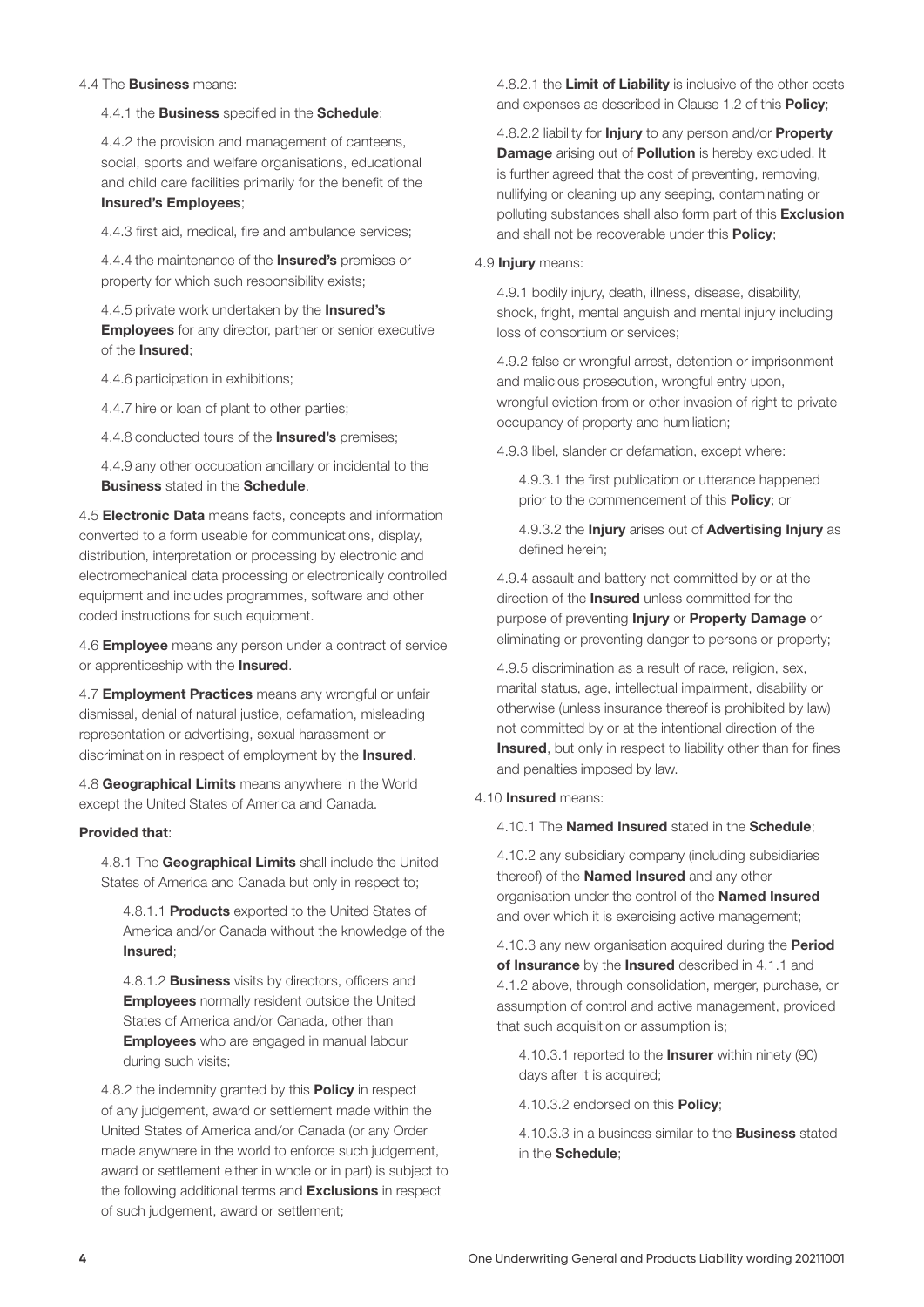4.10.4 any director, officer, **Employee**, partner or shareholder of the **Named Insured** or of a company designated in 4.1.2 and 4.1.3 above, but only whilst acting within the scope of their duties in such capacity;

4.10.5 any voluntary worker and any person whilst working for an insured party for the purpose of gaining work experience and/or any person supplied or under any work experience or similar Government scheme.

4.10.6 if a party named in the **Schedule** as an insured party is an individual, the spouse and family of that individual but only in respect of the conduct of the **Business**;

4.10.7 any person in respect of their liability arising out of the performance by the **Insured** designated in 4.1.1 and 4.1.2 and 4.1.3 above, of any contract or agreement, but only to the extent required by such contract or agreement and in any event only for such coverage and Limits of Liability as provided in this Policy

4.10.8 any office bearer or member or voluntary helper of the **Insured's** social and/or sporting clubs, canteen, security, first aid, fire and ambulance services, educational, welfare or child care facilities formed with the consent of the **Insured** (other than an Insured designated in 4.1.7) above) in respect of claims arising from duties connected with activities of any such club or facility;

4.10.9 any director or executive officer of the **Named** Insured or of a company designated in 4.1.2 and 4.1.3 above in respect of private work undertaken by the **Insured's Employees** for such persons;

4.10.10 any **Employee** of the **Insured** whilst undertaking private work for any director or senior executive of the **Insured** or of any partner designated in paragraph 4.1.11 of this Definition;

4.10.11 if the **Insured** is declared in the **Schedule** as a partnership or joint venture, any partner or member thereof but only with respect to their liability as a partner or member of such partnership or joint venture;

4.10.12 the personal representatives of the **Insured** in respect of liability incurred by the **Insured** whilst acting on behalf of the **Insured** 

4.10.13 any owner of the premises at which the **Insured** conducts the Business;

4.10.14 persons hired from agencies or labour suppliers but only to the extent that such persons are not otherwise insured.

#### Provided that:

4.1.15 such person(s) shall comply with and be subject to the terms, Definitions, Exclusions, Conditions and provisions of this **Policy** insofar as they can apply:

4.1.16 nothing contained in this Definition or in Proviso 4.1.15 above shall operate to increase the **Insurer's** Limit of Liability.

4.11 The **Insurer** means certain Underwriters at Lloyds.

4.12 **Limit of Liability** means the amount(s) specified as such in the **Schedule**.

4.13 Medical Persons means legally qualified medical practitioners, legally qualified registered nurses, dentists and first aid attendants.

4.14 Occurrence means an event including continuous or repeated exposure to substantially the same general conditions which results in Injury to any person, Property Damage or Advertising Injury where such Injury, Property Damage or Advertising Injury is neither expected nor intended from the standpoint of the **Insured**.

**Occurrence** extends to include any intentional act by or at the direction of the **Insured** which results in **Injury** if such Injury arises solely from the use of reasonable force for the purpose of protecting persons or property.

4.15 Period of Insurance means the period of insurance shown in the Schedule or any renewal period, during which the insurance by this Policy is in force. The term "Local Time" means the time at the Insured's principal place of business.

4.16 **Pollution** means the discharge, dispersal, seepage, release or escape of smoke, vapours, fumes, acids, alkalis, toxic chemicals, liquids or gases, waste materials or other irritants, contaminants or pollutants into or upon land, the atmosphere or water.

4.17 **Product** means anything which was - or is deemed by law to have been - manufactured, grown, extracted, treated, produced, processed, sold, supplied, distributed, imported, exported, repaired, serviced, renovated, installed, assembled, erected or constructed in the course of the **Business** by or on behalf of the Insured, including labels, packaging or containers (other than a Vehicle), and directions, instructions, or advice given or omitted to be given in connection with such **Product**, after ceasing to be in the possession or under the control of the Insured.

#### 4.18 Property Damage means:

4.18.1 physical injury or damage to or physical loss of or destruction of tangible property including loss of use at any time resulting therefrom;

4.18.2 loss of use of tangible property which has not been physically injured, damaged or destroyed provided such loss of use is caused by an **Occurrence**.

4.19 Schedule means any document so designated and issued to the Insured, whether for the first Period of **Insurance** or on any renewal of the contract or variation by way of Endorsement, that specifies the **Policy** number, the party or parties named as insured parties, Limits of Liability and other details of the insurance by this **Policy**.

4.20 Tool of Trade means a Vehicle which has a tool or plant forming part of, attached to or used in connection with it while such tool or plant is engaged on a work site, but does not include a Vehicle whilst in transit to or from any work site.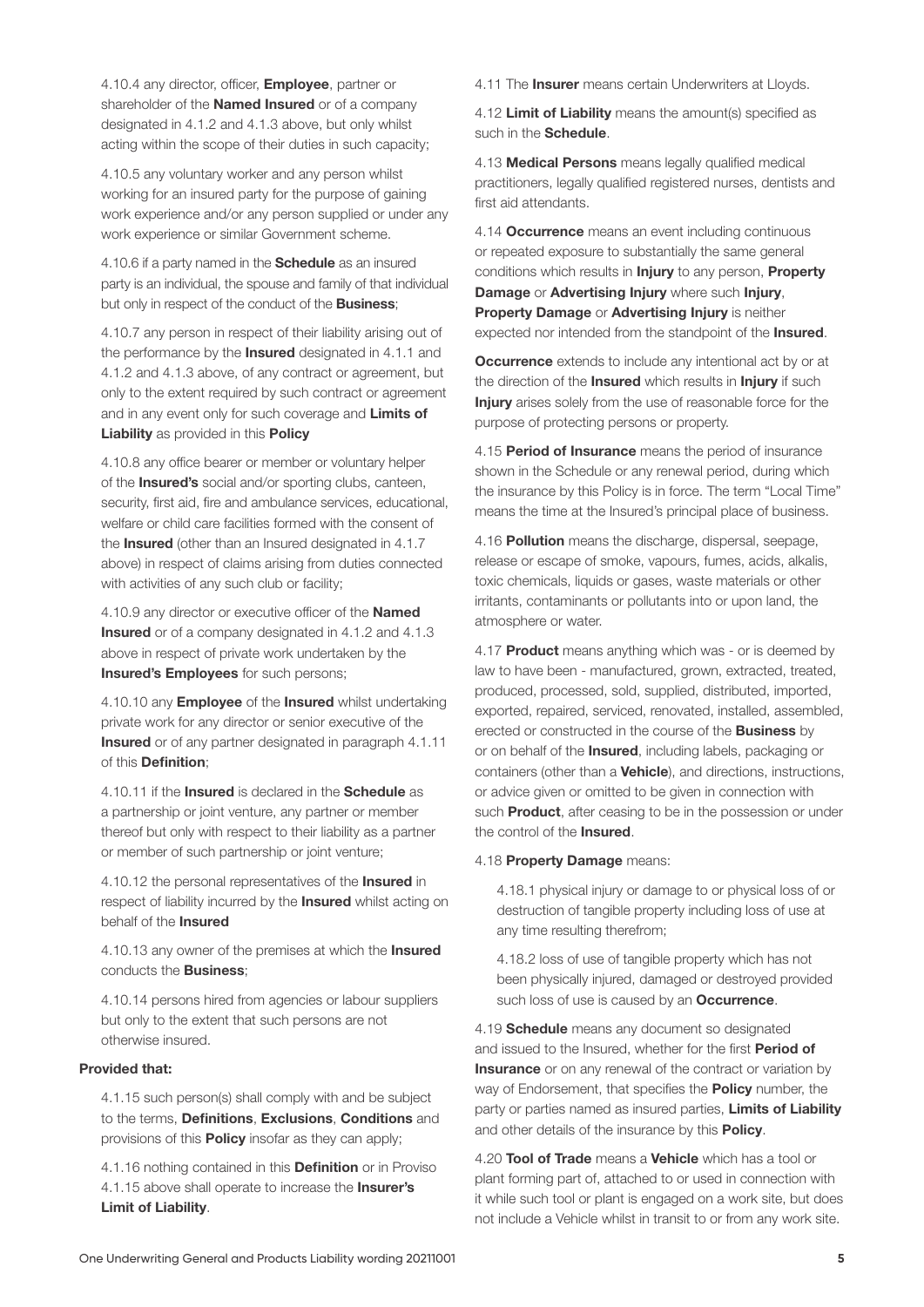4.21 Vehicle means any type of machine on wheels or on self laid tracks made or intended to be propelled other than by manual or animal power and any trailer or other attachment whilst attached thereto.

4.22 Watercraft means any vessel, craft or thing made or intended to float on or travel on or through water.

# **5. References**

5.1 Headings: Clause and other headings are for ease of reference only and shall not be deemed to form any part of the context or to affect the interpretation of this **Policy**.

5.2 Parties: references to parties are reference to parties to this Policy.

5.3 Persons: references to persons shall be deemed to include references to individuals, companies, corporation, firms, partnerships, joint ventures, associations, organisation, trusts, States or agencies of State Government departments and local and municipal authorities.

5.4 Plural and Singular: words importing the singular number shall include the plural and vice versa.

# **6. Exclusions**

The liability of the **Insurer** to indemnify the **Insured** pursuant to Clause 1.1 and to pay other costs and expenses pursuant to Clause 1.2 shall not extend to any of the following:

#### 6.1 Advertising Injury

Liability arising out of Advertising Injury for:

6.1.1 offences committed prior to the inception date of this Policy;

6.1.2 offences made at the direction of the **Insured** with knowledge of the illegality or falsity thereof;

6.1.3 breach of contract, other than misappropriation of advertising ideas under an implied contract;

6.1.4 incorrect description of the price of the **Products**, goods or services;

6.1.5 infringement of trade mark, service mark or trade name by use thereof as the trade mark, service mark or trade name of the **Products**, goods or services sold, offered for sale or advertised, but this **Exclusion** 6.1.5 does not apply to titles or slogans;

6.1.6 failure of the **Products**, goods or services to conform with advertised performance, quality, fitness or durability;

6.1.7 any **Insured** whose business is advertising, broadcasting, publishing or telecasting.

#### 6.2 Aggravated, Punitive or Exemplary Damages

Aggravated, punitive or exemplary damages.

#### 6.3 Aircraft and Watercraft

Liability arising from the ownership, possession or use by the Insured of any Aircraft, or of any Watercraft (other than Watercraft not exceeding 8 metres in length, and only whilst operating on inland waterways or within 3 miles of the coast).

#### 6.4 Aircraft Products

Liability arising out of or in connection with the Products which the **Insured** knew or had reasonable cause to believe would be incorporated into the structure, machinery, controls or construction of any **Aircraft**.

#### 6.5 Asbestos

Liability arising out of, caused by or in connection with asbestos or materials containing asbestos.

#### 6.6 Contractual Liability

Liability assumed by the **Insured** under any contract or agreement in connection with the **Products** but this **Exclusion** 6.6 does not apply to:

6.6.1 the extent that such liability would have been implied by law;

6.6.2 liability assumed by the **Insured** under a warranty of fitness or quality.

## 6.7 Electronic Data

Liability arising out of:

6.7.1 Internet Operations, however this Exclusion 6.7.1 does not cover any claim, costs or expenses directly or indirectly arising out of, caused by, contributed to or resulting from any:

6.7.1.1 Injury, Property Damage or Advertising Injury arising out of any material which is in print by the manufacturer in support of any of its products, including but not limited to product use and safety instructions or warnings, and which is also reproduced on its site; or

6.7.1.2 liability which arises irrespective of the involvement of the **Insured's** Internet Operations;

6.7.2 alteration, corruption, destruction, distortion, erasure, theft or other loss of or loss or use or damage to Data, software, information repository, microchip, integrated system or similar device in any computer equipment or non-computer equipment or any kind or programming or instruction set.

Exclusions 6.7.1 and 6.7.2 apply regardless of any other cause or event contributing concurrently or in any other sequence to the loss.

For the purposes of this Exclusion 6.7 (Electronic Data);

6.7.3 "Data" means facts, concepts and information converted to a form useable for communications, interpretation or processing by electronic and electromechanical data software and other coded instructions for the processing and manipulation of data or the direction and manipulation of such equipment;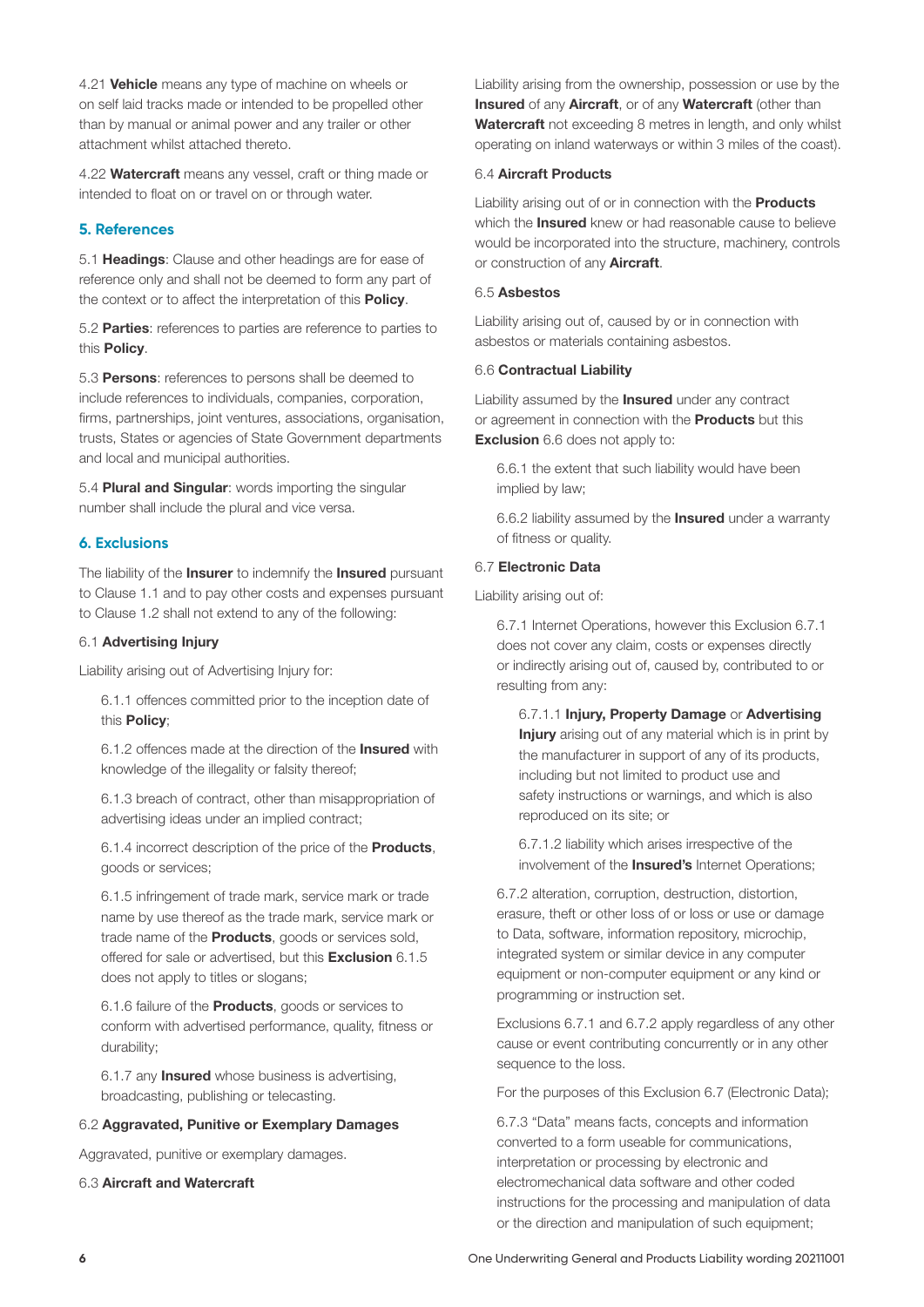6.7.4 "Internet Operations" means the functioning, non-functioning, improperly functioning, availability or unavailability of:

6.7.4.1 the internet or similar facility; or

6.7.4.2 any intranet or private network or similar facility; or

6.7.4.3 any website, bulletin board, chat room, search engine, portal or similar third party application service.

## 6.8 Employers' Liability

## Liability for Injury:

6.8.1 for which insurance against such liability (whether the insurance is limited in amount or not) is or would have been provided through licensed self-insurance or under a policy in a form prescribed or approved under or issued in pursuance of any Workers' Compensation or Accident Compensation legislation applicable to the Insured whether or not such insurance has been effected.: However, this **Policy** will respond to liability not covered under any such insurance or self-insurance provided that the **Insured** complied with its legal obligations pursuant to such legislation or licensed self-insurance; or

6.8.2 relating to Employment Practices;

#### Provided that:

6.8.3 Exclusions 6.8.1 and 6.8.2 shall not apply with respect to;

6.8.3.1 liability of others assumed by the **Insured** under written contract;

6.8.3.2 claims for loss of consortium from the spouse of an Employee.

### 6.9 Fines, Penalties and/or Liquidated Damages

Fines, penalties and/or liquidated damages imposed by law or assumed by the **Insured** under any contract, warranty or agreement.

## 6.10 Industrial Awards

Liability to or of any **Employee** of the **Insured** imposed by the provisions of any industrial award or agreement or determination where such liability would not otherwise have attached.

## 6.11 Loss of Use

The loss of use of tangible property which has not been physically injured, damaged or destroyed which results from:

6.11.1 delay in or lack of performance by or on behalf of the **Insured** of any contract or agreement;

6.11.2 the failure of the **Products** to meet the level of performance, quality, fitness or durability expressly or impliedly warranted or represented by the **Insured**. However this does not apply to loss of use of other tangible property resulting from the sudden, unexpected and unintended physical injury to or destruction of the **Products** after such products have been put to use by any person or organisation other than the **Insured**.

#### 6.12 Nuclear

Any legal liability of whatsoever nature directly or indirectly caused by or contributed to, by, or arising from, ionising radiation or contamination by radioactivity from any nuclear fuel or nuclear waste from the combustion or fission of nuclear fuel or radioactive, toxic, explosive or other hazardous properties of any explosive nuclear assembly or nuclear component thereof.

#### 6.13 Pollution

6.13.1 Liability arising out of Pollution, but this **Exclusion** 6.13.1 does not apply where the liability arises from a sudden identifiable, unintended and unexpected event from the standpoint of the **Insured** which takes place in its entirety at a specific time and place.

6.13.2 Any costs and expenses incurred in the prevention, removing, nullifying or clean-up of such **Pollution**, but this **Exclusion** 6.13.2 does not apply where clean-up, removal or nullifying expenses are incurred consequent upon a sudden identifiable, unintended and unexpected event from the standpoint of the **Insured** which takes place in its entirety at a specific time and place.

### 6.14 Products and Work Performed

Liability for:

6.14.1 the cost of making good, replacing or reinstating workmanship performed by the **Insured** which is or is alleged to be or was faulty;

but this **Exclusion** 6.14.1 does not apply to **Property Damage** resulting from but not within the scope of the foregoing paragraph;

6.14.2 the cost of making any refund of the price paid for any Products;

6.14.3 the cost of or damages claimed in relation to the withdrawal, recall, inspection, repair, replacement or loss of use of the **Products** or any property of which such Products form a part, if such Products or property are withdrawn from the market or from use because of any known or suspected defect or deficiency therein;

6.14.4 Property Damage to the Products if such damage is attributable to any defect in them or to their harmful nature or unsuitability, other than those **Products** repaired, serviced or treated by the **Insured** after such Products were originally sold, supplied or distributed, however this **Exclusion** 6.14.4 shall be restricted to the defective or harmful or unsuitable part of the **Product** and shall not apply to **Property Damage** to the remainder of such **Product** or **Products.**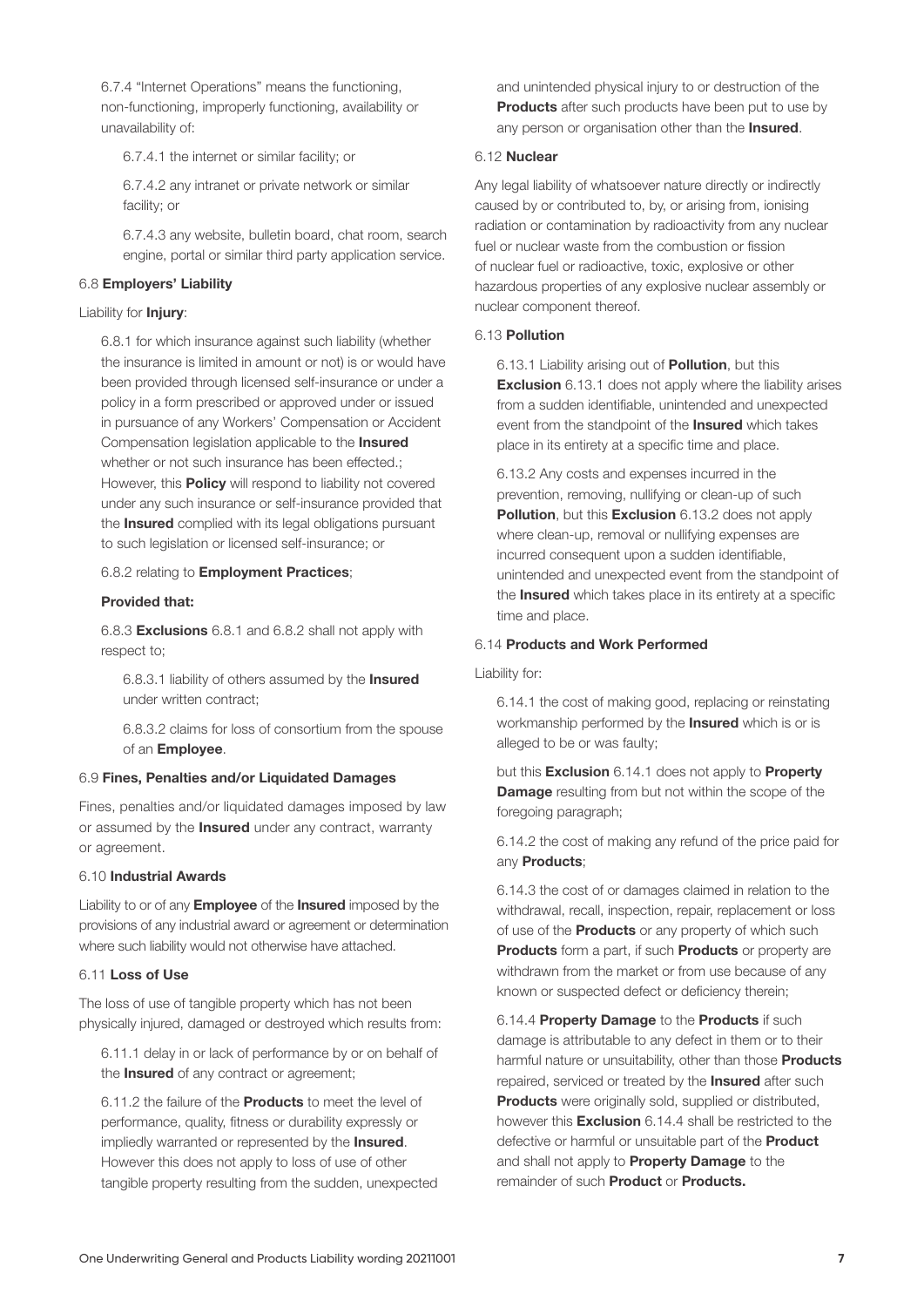# 6.15 Property Owned by or in the Care, Custody or Control of the Insured

**Property Damage** to property owned by the **Insured** or held in trust or in the custody or control of the **Insured** but this **Exclusion** 6.15 does not apply to:

6.15.1 personal property of directors. **Employees**, members, guests and visitors of the **Insured**;

6.15.2 premises (including contents, fixtures and fittings) not owned by the Insured;

6.15.2.1 at which the **Insured** is undertaking work in connection with the **Business** but no indemnity is granted for **Property Damage** to that part of the property on which the **Insured** is working and which arises out of such work;

6.15.2.2 which are leased, rented or loaned to the Insured;

6.15.3 Vehicles (including spare parts and accessories thereon) not owned or used by the **Insured** in connection with the **Business** whilst within a car park belonging to or under the control of the **Insured** provided that the **Insured**, as a principal part of the **Business**, does not operate the car park for reward;

6.15.4 any other property (except property owned by the **Insured** and property described in 6.15.1, 6.15.2 and 6.15.3 above) but the **Insurer's** liability in respect of this clause 6.15.4 shall not exceed AUD 500,000 or the Sub-Limit of Liability per Occurrence stated in the **Schedule** applying to Clause 6.15.

### 6.16 Professional Liability

Liability arising out of the rendering of or failure to render professional advice or service by the **Insured**, but this **Exclusion** 6.16 does not apply to:

6.16.1 Injury to any person or Property Damage arising therefrom, providing such professional advice or service is not given for a specific fee; or

6.16.2 the rendering of or failure to render professional medical advice by **Medical Persons** employed by the **Insured** to provide first aid and other medical services on the **Insured's** premises.

#### 6.17 Requirement to Insure

Property Damage to property rented to, leased to, occupied by, or used by, or in the care, custody or control of the **Insured** to the extent the **Insured** is under contract to provide insurance thereof.

## 6.18 Terrorism

**Injury** to any person or **Property Damage** directly or indirectly caused by, resulting from or in connection with any:

6.18.1 Act of Terrorism regardless of any other cause or event contributing concurrently or in any other sequence to such **Injury** or **Property Damage**;

6.18.2 action taken in controlling, preventing, suppressing or in any way relating to any Act of Terrorism.

#### 6.19 Vehicles

Injury to any person or Property Damage arising from the ownership, possession or use by the Insured of any Vehicle whilst used in circumstances whereby such **Vehicle** is required by law to be registered.

#### Provided that:

This **Exclusion** 6.19 shall not apply:

6.19.1 to **Injury** where compulsory liability insurance or a statutory scheme does not provide indemnity for reasons that do not involve a breach by the **Insured** of legislation relating to **Vehicles**:

6.19.2 where such Injury and/or Property Damage:

6.19.2.1 is caused by or arises from the loading or unloading of or the delivery or collection of goods to or from any Vehicle where such Injury or Property **Damage** occurs beyond the limits of any carriageway or thoroughfare;

6.19.2.2 arises out of the loading or unloading of or the delivery or collection of goods to or from any Vehicle used in work undertaken by or on behalf of the **Insured** but not in the physical or legal control of the Insured;

6.19.2.3 arises when the Vehicle has ceased to be used as a road Vehicle for transportation purposes and has commenced operation as a tool of trade or preparation therefore.

6.19.2.4 is caused as a result from boarding and alighting a courtesy bus and also any negligence of the **Insured** whilst the public are on road risk.

6.19.2.5 arises when the Vehicle is off any carriageway, public thoroughfare, public road or land of the like.

### 6.20 War

Any consequence of war, invasion, act of foreign enemy, hostilities (whether war be declared or not) civil war, rebellion, revolution, insurrection or military or usurped power.

# **7. General Conditions**

### 7.1 Notification

On the **Insured** becoming aware of any **Occurrence** giving rise or likely to give rise to a claim under this **Policy** or upon receipt by the **Insured** of notice of any claim or subsequent proceeding, the **Insured** shall as soon as practicable thereafter:

7.1.1 give notice thereof in writing to the Insurer;

7.1.2 preserve any property or things which might prove necessary or useful by way of evidence in connection with any claim and, so far as may be reasonably practicable,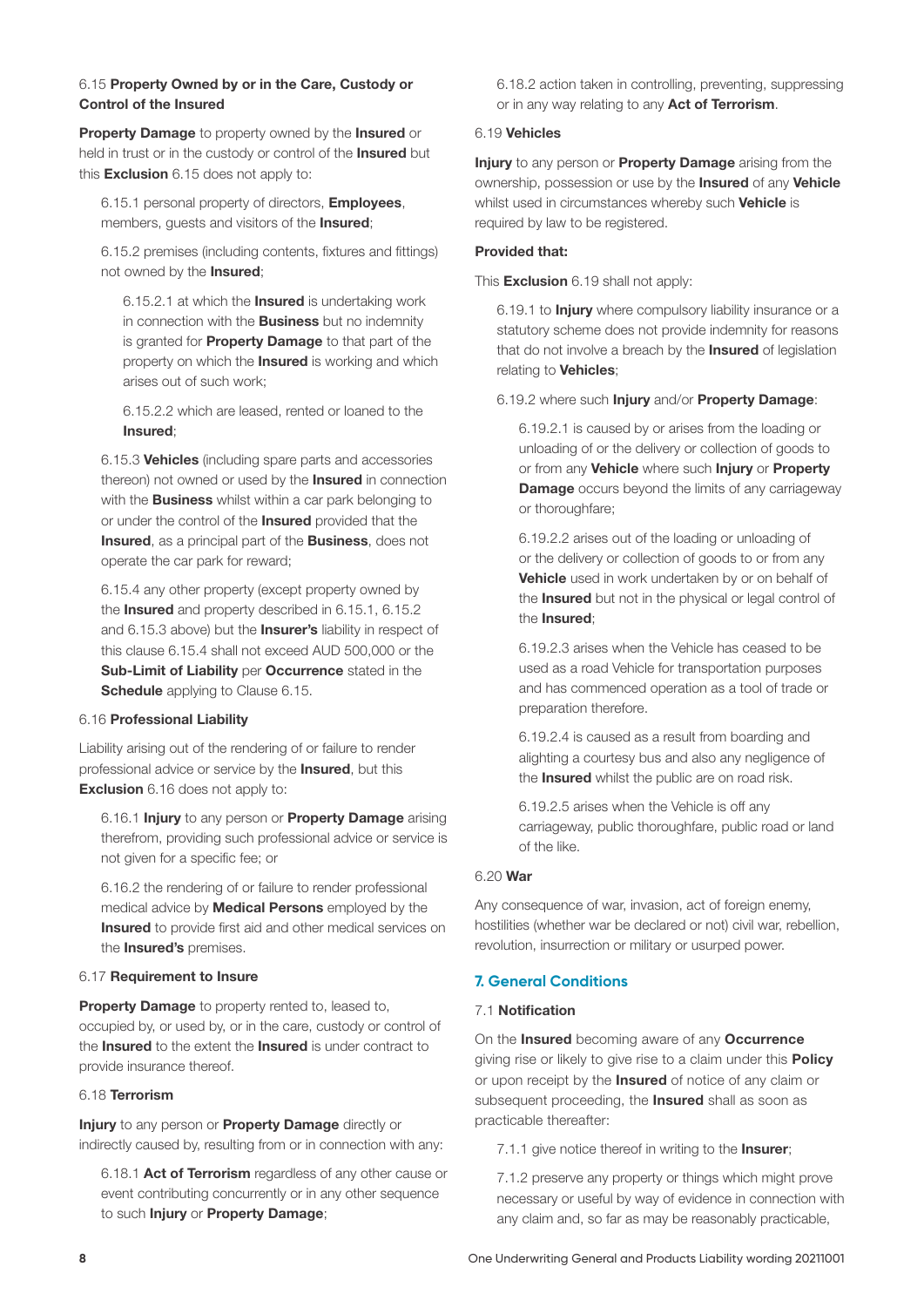with due regard to safety, no alteration or repairs shall, without the consent of the **Insurer**, be made after the Occurrence until the Insurer shall have had an opportunity of inspection;

7.1.3 forward to the **Insurer** every letter of demand, writ, summons or process as soon as practicable after receipt thereof and give notice to the **Insurer** in writing as soon as practicable after the Insured shall have knowledge of an impending prosecution or inquest in connection with any Occurrence;

7.1.4 when called upon to do so, furnish to the Insurer in writing all details of the **Occurrence** together with such evidence and explanations as the **Insurer** may reasonably require.

Notwithstanding the provisions of this Condition 7.1, this insurance will not be prejudiced by any inadvertent delay, error or omission in notifying the **Insurer** of any **Occurrence** that may give rise to a claim or claims under the Policy.

#### 7.2 Subrogation and Settlement of Claims

7.2.1 No admission, offer, promise, payment or indemnity shall be made or given by or on behalf of the Insured without the consent of the **Insurer** who shall have the right to take over and conduct in the name of the **Insured** the defence or settlement of any claim or to prosecute in the name of the Insured for the Insurer's own benefit any claim for indemnity or damages or otherwise and shall have full discretion in the conduct of any proceedings or in the settlement of any claim subject to the **Insured's** right to be informed of the status of proceedings and to be consulted where appropriate. The **Insurer** shall take into account the reputational impact on the **Insured**. The **Insured** shall give all such information and assistance as the Insurer may reasonably require.

Any amount so recovered shall be applied in the following order of priority:

- first to the uninsured proportion of the loss,
- second to reimburse the **Insurer** to the extent of its actual payment in respect of the claim,
- third, to reimburse the **Insured** for any **Excess** borne by the **Insured**.
- fourth, any balance recovered which exceeds the loss shall be payable to the **Insured**.

The expenses of such recovery proceedings shall be apportioned as agreed between the **Insured** and the **Insurer.** Should the parties be unable to agree on an appropriate apportionment then such expenses shall be paid by each party in the same proportion as their percentage share of all amounts recovered. If there is no such recovery by the **Insurer**, the expenses shall be borne by the **Insurer**.

7.2.2 The Insurer may pay to the Insured the amount of the applicable Limit of Liability of the Insurer, or such lesser sum for which the claim can be settled, subject in either case to deduction of any sum or sums already paid as damages or compensation in respect of such claim and the **Insurer** shall thereafter be under no further liability in respect of such claim except for the payment of costs and expenses for which the Insurer is liable hereunder incurred prior to the date of such payment, whether or not pursuant to an order made subsequently.

#### 7.3 Precautions by the Insured

#### The Insured shall:

7.3.1 take reasonable precautions to prevent or minimise liability and take reasonable measures to maintain efficient ways, works, machinery, fencing and plant and shall make reasonable endeavours to comply with all statutory obligations and regulations imposed by any authority for the safety of persons or property;

7.3.2 at its own expense, take reasonable action to trace recall or modify any of the **Products** containing any defect or deficiency of which the **Insured** has knowledge or has reason to suspect, including (but not limited to) any **Products** subject to Government or statutory ban.

#### 7.4 Cross Liability, Severability and Waiver of Subrogation

This **Policy**, including any amendment, renewal or variation or endorsement of it, shall be construed as if each insured party had made a proposal, application or request for the Policy, amendment, renewal, variation or endorsement in respect of their interest only. Further, any information or knowledge possessed by one *insured* party, whether possessed before or after the contract was entered into, shall not be imputed to any other such party. The **Insurer** will not seek any relief whatsoever (including cancellation of the **Policy**) for non-disclosure and/or misrepresentation against an insured party unless the Insurer would have been entitled to that relief had that party been the only party covered by this Policy.

Further, neither the inclusion of more than one **Insured** under this **Policy** nor any act, omission, breach or default by any **Insured** shall in any way affect the rights of any other Insured, it being intended that this **Policy** shall be construed as if a separate contract of insurance has been entered into by each **Insured**; but not so as to increase the **Insurer's** Limit of Liability.

All right of subrogation is waived under this **Policy** against every company, organisation and person defined as an Insured under this Policy to which or to whom protection is afforded under the **Policy** except, if such company, organisation or person is protected from such loss by any other policy of indemnity or insurance, the right of subrogation is not waived to the extent and up to the amount of such other policy.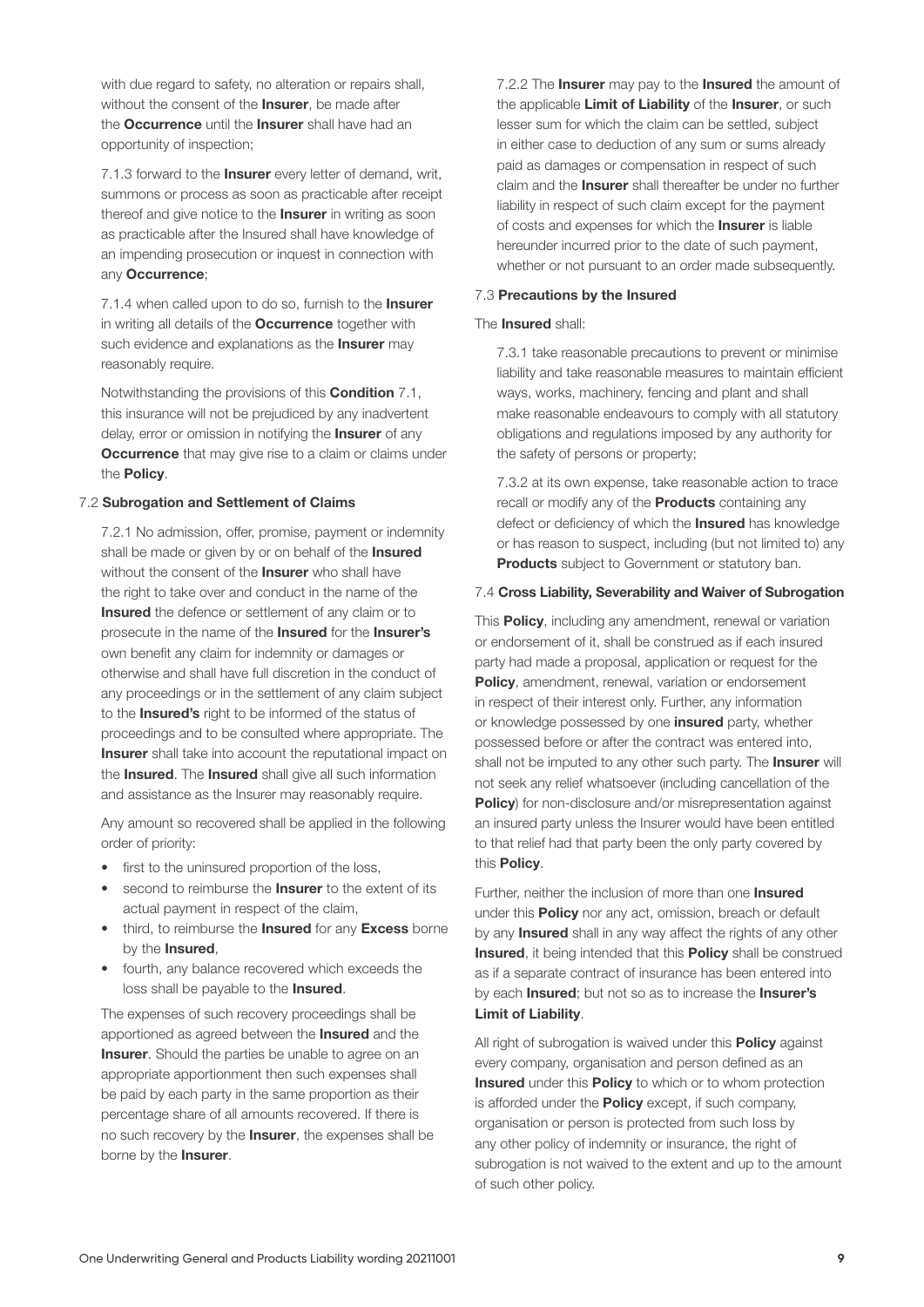## Provided that:

With respect to any person who is an Insured by way of **Definition** 4.1.7 of the **Policy**, such waiver of subrogation shall only apply to claims which arise by virtue of **Definition** 4.1.7.

### 7.5 Insolvency or Bankruptcy

The insolvency or bankruptcy of any party comprising the **Insured** shall not release the **Insurer** from any of its obligations hereunder.

# 7.6 Adjustment of Premium

Where the **Premium** for this **Policy** is arranged on an adjustable basis, the **Insured** shall keep accurate records and make declarations to the **Insurer** in respect of the **Period of Insurance** so that the necessary adjustment of **Premium** may be made subject to the application of any minimum **Premium** required.

# 7.7 Cancellation

This **Policy** may be cancelled at any time at the request of the Insured.

The **Insurer** may also cancel this **Policy** on any grounds subject to the Insurance Contracts Act where the Insurer has given the **Insured** written notice of such cancellation in accordance with the Act.

The Insurer's notice of cancellation takes effect at the earlier of the following times:

7.7.1 the time when another policy of insurance between the **Insured** and the **Insurer** or some other insurer, being a policy that is intended by the **Insured** to replace this Policy, is entered into; or

7.7.2 4.00 PM on the thirtieth business day after the day on which notice was given to the **Insured**.

In the event that either the **Insured** or **Insurer** cancels this **Policy** the **Insurer** will provide a pro-rata refund of the **Premium** for the unexpired **Period of Insurance** from the date of cancellation.

# 7.8 Goods and Services Tax (GST)

GST, Input Tax Credit, Acquisition and Supply have the same meaning as given to those expressions in A New Tax System (Goods and Services Tax) Act 1999 and related legislation as amended from time to time.

Taxable Percentage is the **Insured's** entitlement to an Input Tax Credit on the **Premium** as a percentage of the total GST on that Premium.

7.8.1 Where the **Insurer** makes a payment under this Policy for the Acquisition of goods, services or other Supply, the amount of the payment will be reduced by the amount of any Input Tax Credit that the **Insured** is, or will be, entitled to in relation to that Acquisition, whether or not the **Insured** makes that Acquisition.

7.8.2 Where the **Insurer** makes a payment under this Policy as compensation instead of payment for the Acquisition of goods, services or other Supply, the **Insurer** will reduce the amount of the payment by the amount of any Input Tax Credit that the **Insured** would have been entitled to had the payment been applied to acquire such goods, services or other Supply.

Any GST amount paid by the **Insurer** shall be in addition to the Limit(s) of Liability specified in the Schedule.

No payment shall be made to the **Insured** for any GST liability that they may acquire upon settlement of a claim if the Insured has not informed the **Insurer** of its correct Taxable Percentage.

# 7.9 Notices and Service of Legal Process

The **Insured** may effect notice, advice or service of any legal process in connection with this **Policy** upon the Insurer by delivering that notice, advice or process by hand or by post to the address of the Insurer stated in the Schedule.

# 7.10 Proper Law

The **Insurer** and the **Insured** hereby submit to the jurisdiction of all Australian Courts in relation to all matters arising under this Policy.

# 7.11 Insurer Consent

For the purposes of this **Policy**, wherever **Insurer** consent is required as a pre-condition for the payment of a benefit or before the **Insured** is permitted to take an action, such consent is not to be unreasonably withheld or delayed.

# **8. Endorsements to the Policy**

The following Endorsements apply to this **Policy:** 

# 8.1 Participant Liability

The indemnity granted under this Policy is extended to indemnify any person participating in a competition and/or sporting activity undertaken in connection with the insured's business with the prior knowledge and/or consent of the insured in respect of claims against that person to pay compensation for Injury or Property Damage arising solely out of that persons participation in that competition and/or sporting activity.

### 8.2 Overseas Personal Liability

Where the **Insured** and any of the **Insured's** directors, partners or **Employees** are outside the Commonwealth of Australia for less than three (3) months continuously in connection with the Business, the Insurer will provide indemnity to the **Insured** and if the **Insured** so request to any of the Insured's directors, partners or Employees against legal liability incurred in a personal capacity.

### The indemnity will not apply:

8.2.1 to legal liability arising from any agreement or contract or contractual arrangement unless liability would have existed otherwise;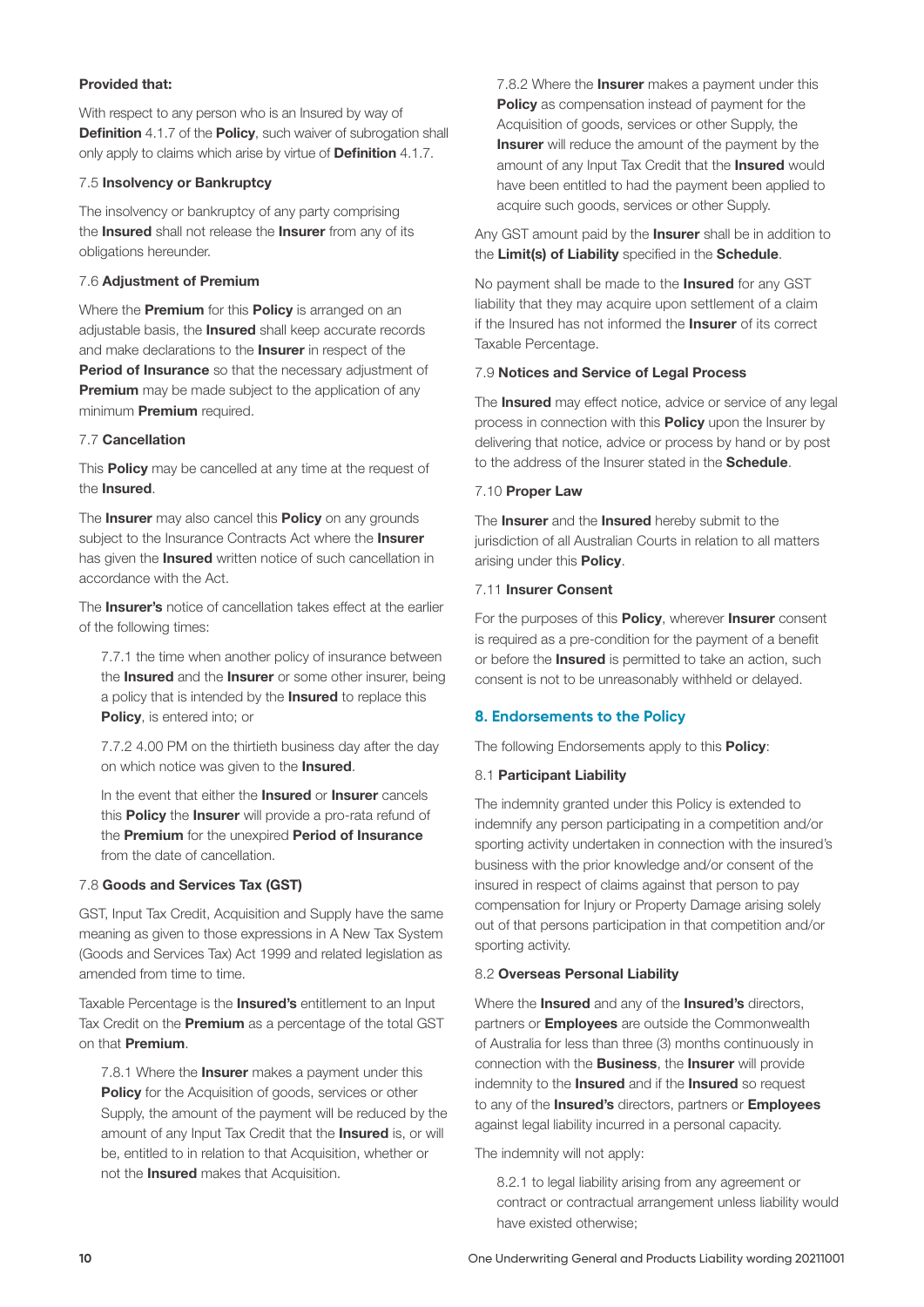8.2.2 to legal liability arising out of the ownership or occupation of land or buildings or arising from the carrying on of any trade or profession

8.2.3 where indemnity is provided by any other insurance; or

8.2.4 arising from the ownership, possession or use of animals, firearms, mechanically propelled Vehicles, Aircraft or Watercraft.

## 8.3 Contractors &/or Sub-Contractors Extension

It is hereby noted and agreed that the **Definition** of Insured is extended to include:

Any contractor and/or sub-contractor in respect of the liability of such contractor and/or sub- contractor arising out of the performance by such contractor and/or sub-contractor of any contract or agreement for the performance of work for the **Insured** or any subsidiary company indemnified by this Policy, to the extent required by such contract or agreement.

#### 8.4 Contractors Recourse Extension

It is hereby noted and agreed that notwithstanding anything contained in or endorsed hereon, this **Policy** extends to cover the **Insured** for liability for **Injury** to any person arising out of or in the course of the employment of such person in the **Insured's** service, where that person is not the **Insured's** Employee.

#### 8.5 Fraudulent Misdescription, Unintentional Breach Clause

The insurance under this **Policy** shall not be prejudiced by:

8.5.1. any act or omission unknown to or beyond the Insured's control on the part of any tenant occupying or using the premises; or

8.5.2. structural alterations and/or repairs, limited to buildings, machinery and plant; or

8.5.3. any alteration of occupancy.

Provided that any such acts, omissions or alterations upon coming to the knowledge of the Insured's officer responsible for insurance shall as soon as practicable notify the **Insurer** and, if agreed to by the **Insurer** in writing, any appropriate additional premium paid if required.

### 8.6 Property of Guests (Innkeepers & Other Liability)

Notwithstanding anything contained in this **Policy** to the contrary, other than the provisions of clause 6.15, it is hereby agreed and declared that this **Policy** extends to indemnify the Insured in respect of claims for Injury and/or Property Damage in relation to any liability under any Innkeeper's Liability Act, Licensing Act or any other Act of Parliament or Regulation or Ordinance.

### 8.7 Personal Liability

It is hereby agreed and declared that the **Definition** of the Insured and the Business are extended to include the following:

8.7.1 the **Definition** of the **Insured** extends to include the Insured's directors or executive **Employees** residing at the premises and those family members and/or defacto who ordinarily reside with any of the **Insured's** directors or executive Employees;

#### Provided that:

8.7.2 nothing in this Endorsement shall increase the Insurer's Limit of Liability as described in the Schedule.

#### 8.8 Server Liability

It is hereby agreed that this **Policy** extends to indemnify the Insured in respect of any liability incurred by the Insured arising out of the sale or serving of liquor in connection with the Insured's Business.

#### Provided that:

8.8.1 nothing in this Endorsement shall increase the Insurer's Limit of Liability as stated in the Schedule.

# **9. Optional Endorsements to the Policy**

The following Optional Endorsements to the standard cover will be deemed to be incorporated in this **Policy** only when specified in the **Schedule** by the appropriate number and title.

## 9.1 Products Exported to the United States of America or Canada

Proviso 4.8.1.1 appearing in the Definition of Geographical Limits is amended to read: "Products exported to the United States of America and/or Canada".

#### 9.2 Errors & Omissions

Notwithstanding the provisions of Exclusion 6.16 of this Policy, the Insurer will indemnify the Insured against the legal liability of the Insured to pay compensation in respect of Financial Loss occurring during the Period of Insurance provided that such Financial Loss arises out of any act, error or omission committed or alleged to have been committed by or on behalf of the Insured in the course of the Business.

The total aggregate liability of the **Insurer** during any one Period of Insurance for all claims arising out of Financial Loss shall not exceed AUD 5,000,000 inclusive of costs and expenses as specified under the Indemnity Clause 1.2 Defence Costs and Supplementary Payments.

The indemnity provided under this Endorsement is subject to the **Excess** specified in the **Schedule**.

9.2.1 DEFINITION APPLICABLE TO THIS ENDORSEMENT

"Financial Loss" means any loss which is economic in nature and not consequent upon **Injury** or Property Damage.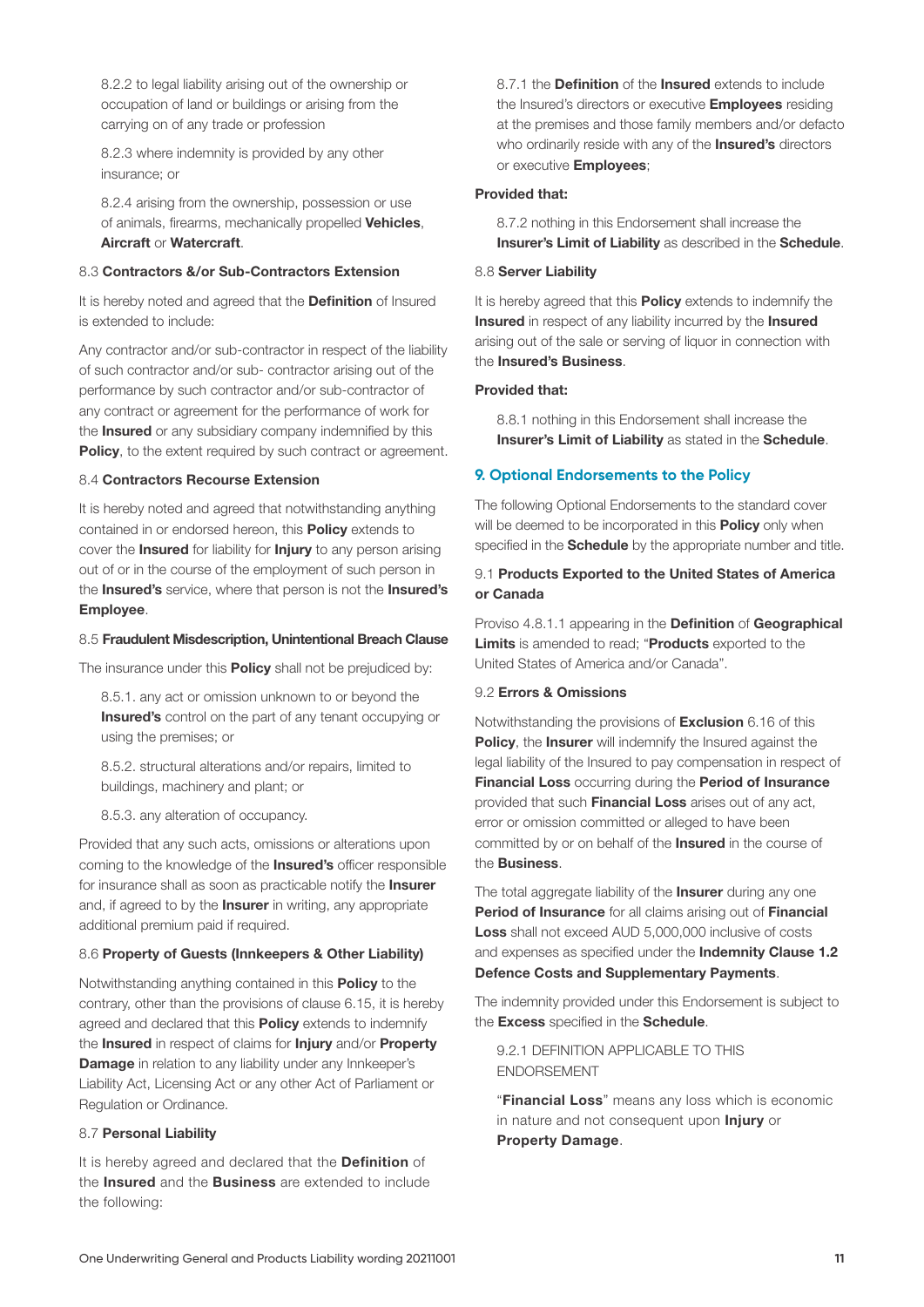# 9.2.2 EXCLUSIONS APPLICABLE TO THIS ENDORSEMENT

The liability of the **Insurer** to indemnify the **Insured** pursuant to this Endorsement shall not extend to liability:

9.2.2.1 for the cost of recalling, withdrawing, replacing or repairing **Products** or of making any refund on the price paid for Products;

9.2.2.2 assumed under contract or agreement unless such liability would have attached in the absence of such contract or agreement;

9.2.2.3 arising from facts or circumstances which are inevitable having regard to:

a) the circumstances and nature of the work undertaken, or

#### b) the **Products**:

9.2.2.4 arising directly or indirectly out of any delay in the performance of services or out of the sale or supply of **Products**:

9.2.2.5 incurred by or caused by a director or executive officer of the **Insured** whilst acting within the scope of their duties in such capacity;

9.2.2.6 incurred by or caused by a director or executive officer of the **Insured's** staff superannuation fund or funds whilst acting within the scope of their duties in such capacity;

9.2.2.7 arising out of conspiracy, conversion, deceit, inducement, breach of contract or injurious falsehood;

9.2.2.8 arising out of or in connection with any dishonest, fraudulent, intentional, criminal or malicious act, error or omission by the **Insured** or by an employee of the Insured;

9.2.2.9 arising in the USA and/or Canada or in respect of any claim which would be subject to the jurisdiction of the Courts of the USA and/or Canada.

Subject otherwise to the terms, **Conditions** and **Exclusions** of the Policy.

### **10. Complaints and Dispute Resolution**

Any enquiry or complaint relating to your policy or a claim should be addressed in the first instance to your Client Relationship Manager via an email sent to the One Underwriting Pty Ltd mailbox:

oneunderwriting@oneunderwriting.com.au

If your complaint is not satisfactorily and promptly resolved, please contact the One Underwriting National Complaints Manager at:

Level 50, 80 Collins St, Melbourne, Vic 3000 or phone 03 9211 3700

Who will attempt to resolve it in accordance with our Complaints and Disputes Handling Policy. You may obtain a copy of this policy from our website:

www.oneunderwriting.com.au

Complaint And Dispute Resolution if your policy is underwritten by Lloyd's of London.

If your complaint is not satisfactorily resolved within 15 business days or you are not happy with our response to your dispute, you may request that your matter be reviewed by contacting:

Lloyd's Underwriters' General Representative in Australia

Suite 1603, Level 16 1 Macquarie Place Sydney NSW 2000

If you are still not satisfied with the outcome determined, you may contact the Australian Financial Complaints Authority (AFCA).

Further details regarding AFCA can be obtained from their website (www.afca.org.au), or alternatively you can contact AFCA as follows:

Phone:1800 931 678 (free call) Email: info@afca.org.au Mail: Australian Financial Complaints Authority GPO Box 3, Melbourne VIC 3001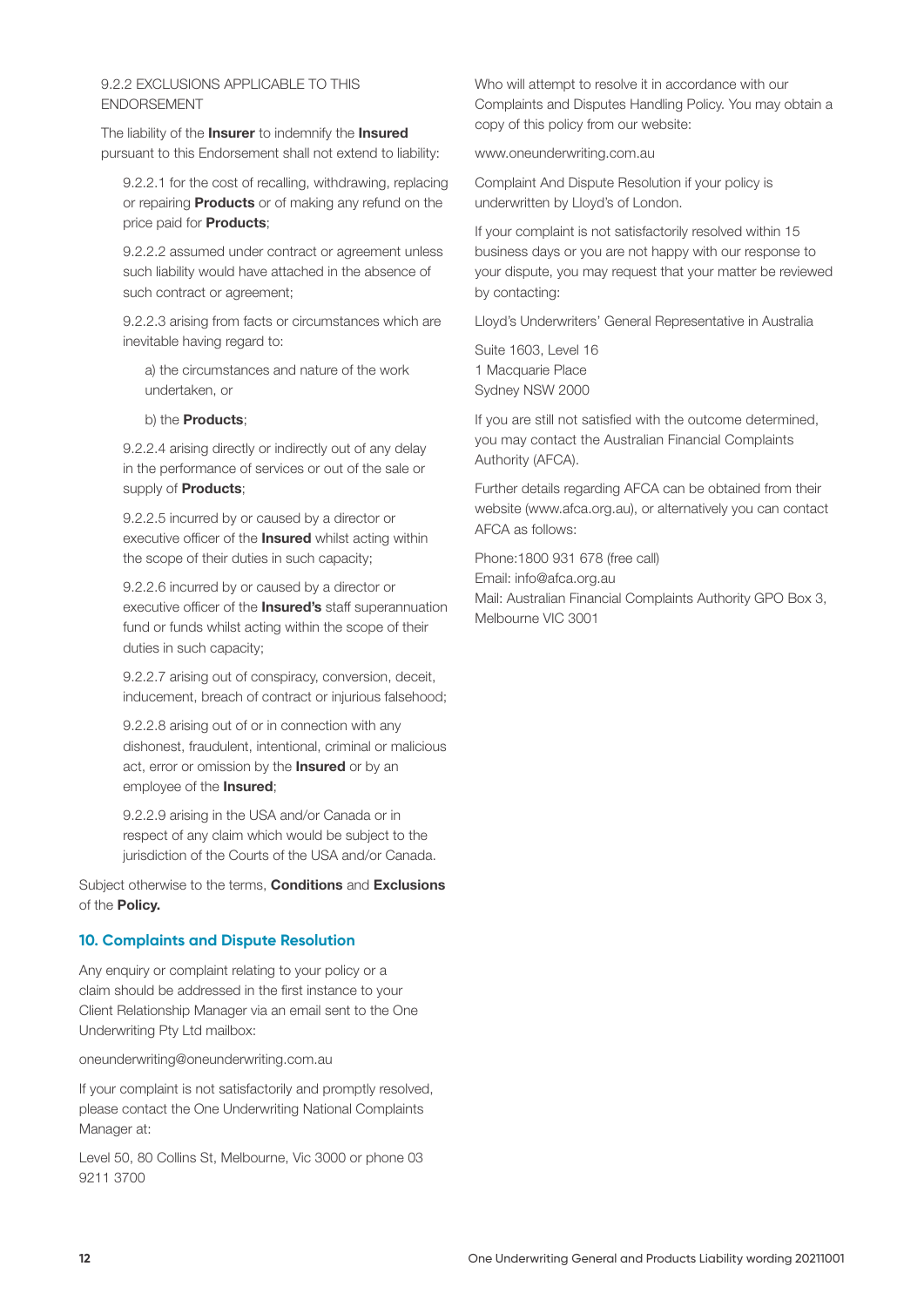This page was intentionally left blank